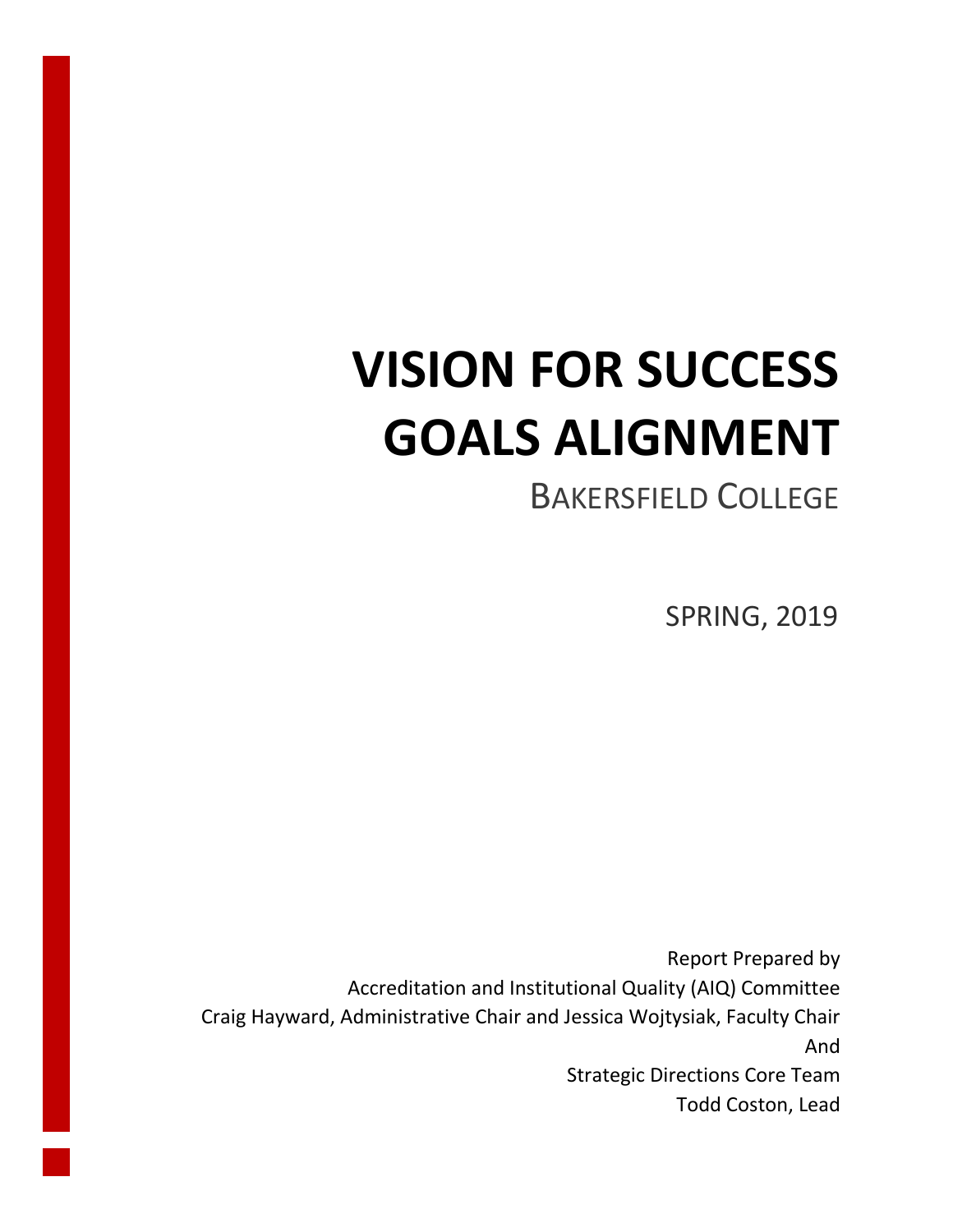#### Executive Summary

In July 2018, the governor and California legislature established a new funding formula for community colleges through AB 1809 (Chapter 33, Statutes of 2018). That legislation requires community colleges to link institutional planning to the state's broader educational plan. Specifically, AB 1809 requires districts to adopt college-level performance goals that are aligned with the goals outlined within the California Community College System's Vision for Success, are measurable numerically, and are accompanied by a clear timeline for improvement. This document presents the finalized aligned and measurable goals developed by the Bakersfield College Accreditation and Institutional Quality (AIQ) committee with input from members of the broader Bakersfield College campus community. Recommendations for Institution-set standards aligned with the Vision for Success Goals are highlighted in the appendix.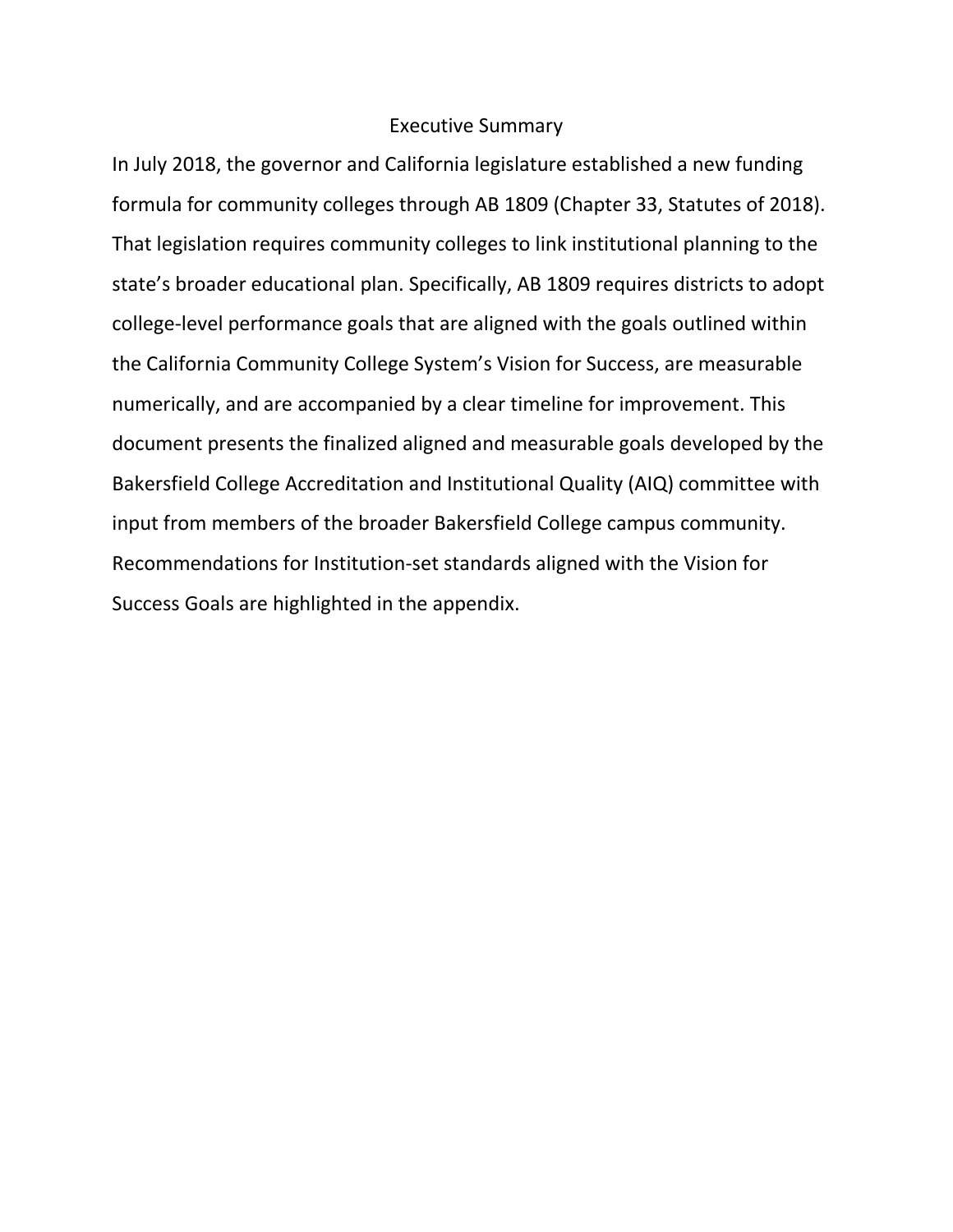# Goal 1 **Completion**

### **Vision for Success Goal**

Increase by at least 20 percent the number of CCC students annually who acquire associates degrees, credentials, certificates, or specific skill sets that prepare them for an in-demand job.

### **Bakersfield College Goal #1**

Bakersfield College will increase the total number of annually completed associate degrees from 1,298 in 2016-2017 to 1,552 in 2021-22, an increase of 20 percent.



| <b>ISS Metric</b>                           | 2013-14 | 2014-15 | 2015-16 | 2016-17 | 2017-18 |
|---------------------------------------------|---------|---------|---------|---------|---------|
| Associate's completion (SSM: Associate+ADT) | 942     | 1167    | 1298    | 1512    |         |
| <b>Associate ISS</b>                        | 1108    | 1108    | 1108    | 1108    | 1108    |
| Associate Goal                              | 1200    | 1200    | 1200    | 1200    | 1200    |
| ADT completion (SSM)                        |         | 196     | 421     | 552     | 766     |
| 20% Improvement over Baseline               | 1552    | 1552    | 1552    | 1552    | 1552    |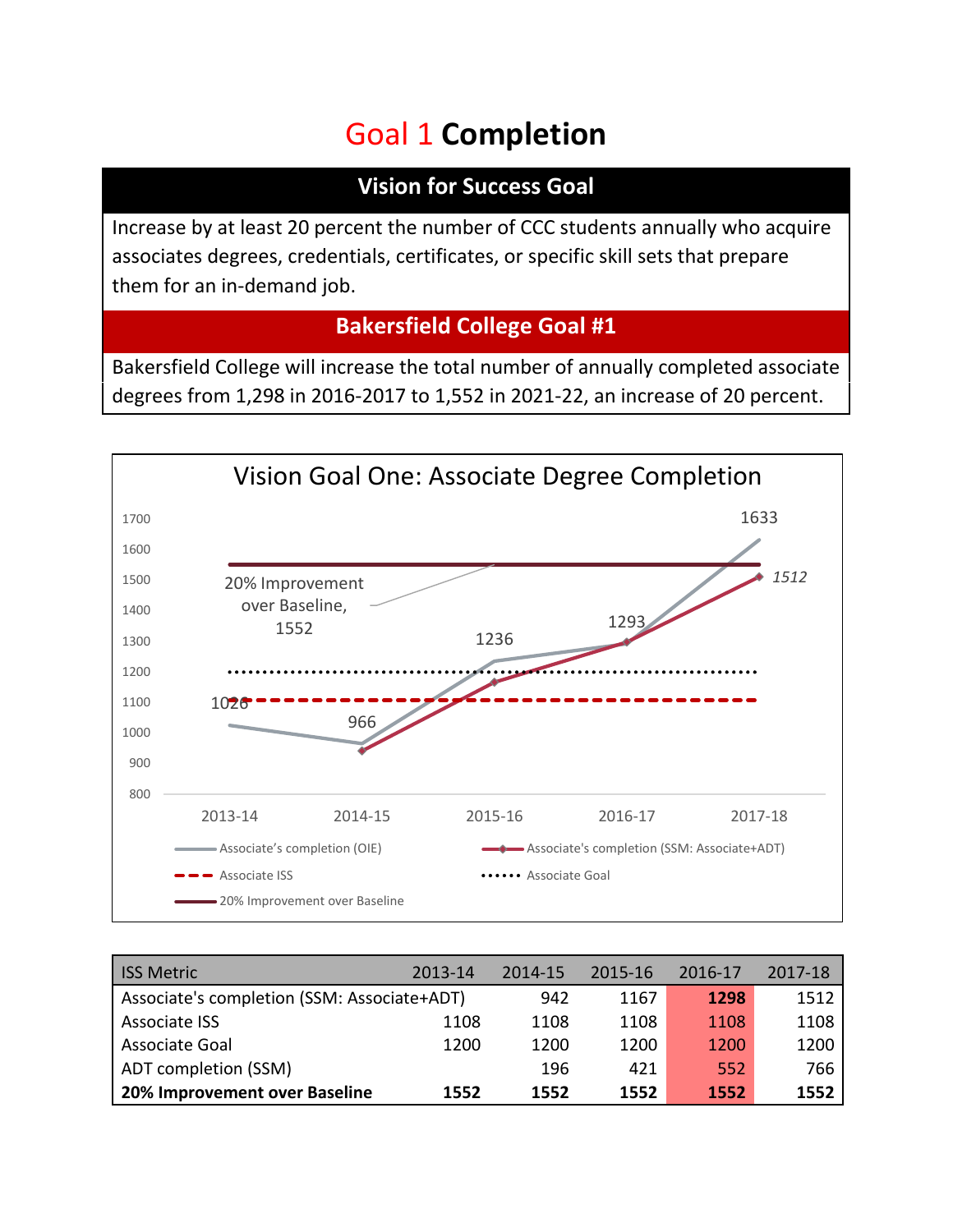|      | <b>BC Strategic Initiatives supporting this goal</b>                |  |  |  |  |  |  |  |
|------|---------------------------------------------------------------------|--|--|--|--|--|--|--|
|      | Establish introductory pathways courses for the majority of the     |  |  |  |  |  |  |  |
| 1.1  | pathways                                                            |  |  |  |  |  |  |  |
| 1.2  | Implement scheduling software for instructional spaces              |  |  |  |  |  |  |  |
|      | Increase Career technical Education certificate/degree options by 3 |  |  |  |  |  |  |  |
| 1.3  | new programs                                                        |  |  |  |  |  |  |  |
|      | Increase the number of programs that participate in placement of    |  |  |  |  |  |  |  |
| 1.4  | student interns by 3                                                |  |  |  |  |  |  |  |
|      | Increase the number of approved work experience courses by 3 new    |  |  |  |  |  |  |  |
| 1.5  | programs                                                            |  |  |  |  |  |  |  |
|      | Implement a process whereby students are automatically awarded      |  |  |  |  |  |  |  |
| 2.14 | certificates they have earned                                       |  |  |  |  |  |  |  |
|      | Implement a process whereby students are automatically awarded      |  |  |  |  |  |  |  |
| 2.15 | degrees they have earned                                            |  |  |  |  |  |  |  |
| 2.16 | Increase Baccalaureate of Science completions                       |  |  |  |  |  |  |  |
| 3.2  | Complete construction of a new Veterans Center to specifically      |  |  |  |  |  |  |  |
|      | support our veteran students on the main campus.                    |  |  |  |  |  |  |  |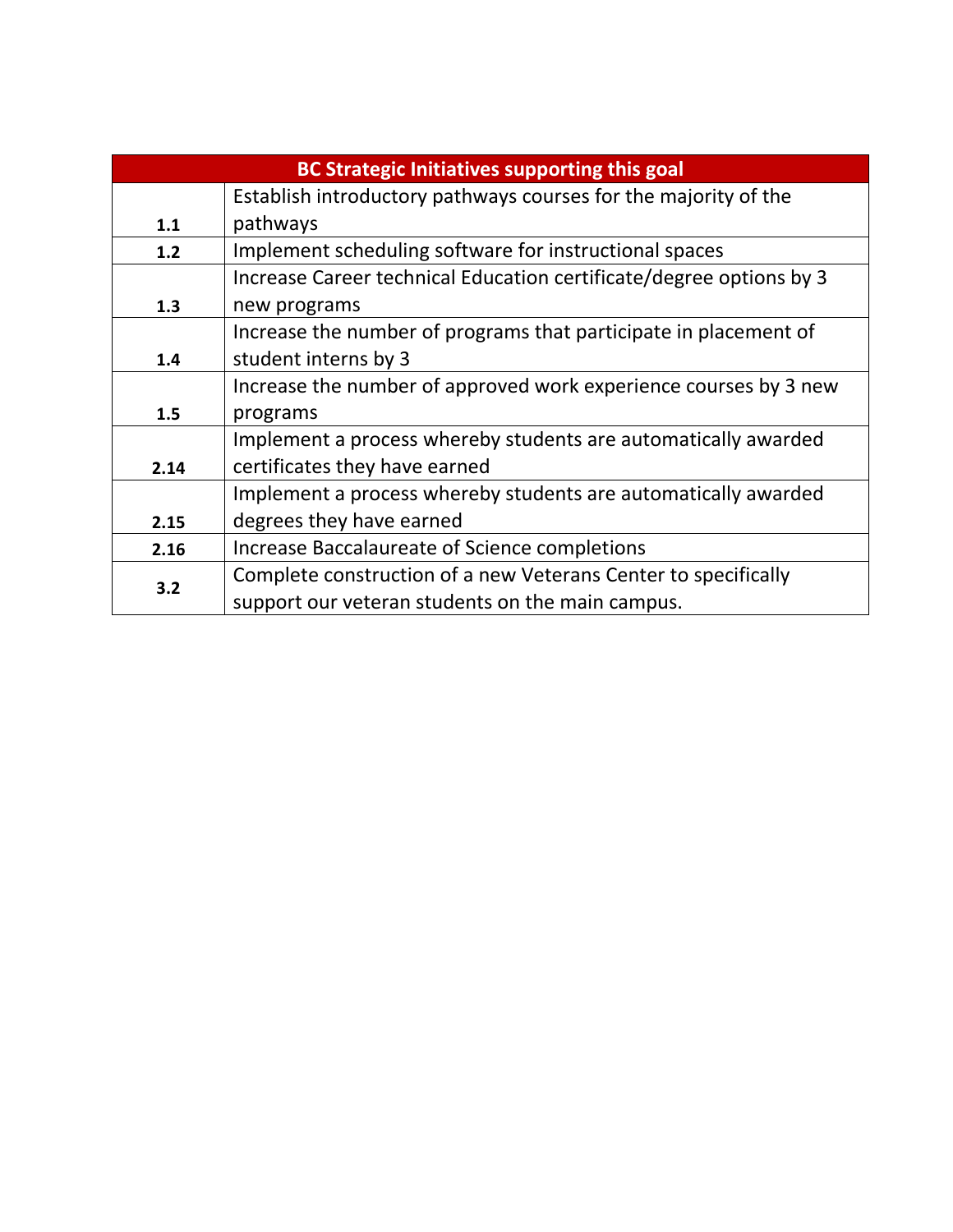# Goal 2 **Transfer**

### **Vision for Success Goal**

Increase by 35 percent the number of CCC students transferring annually to a UC or CSU.

## **Bakersfield College Goal**

Bakersfield College will increase the number of completed ADT degrees from 552 in 2016-2017 to 745 in 2021-22, an increase of 35% percent.



| <b>ISS Metric</b>              | 2013-14 | 2014-15 | 2015-16 | 2016-17 | 2017-18 |
|--------------------------------|---------|---------|---------|---------|---------|
| ADT completion (OIE)           | 80      | 172     | 303     | 493     | 824     |
| ADT completion (SSM)           |         | 196     | 421     | 552     | 766     |
| ISS (ADT) - Proposed           | 700     | 700     | 700     | 700     | 700     |
| Aspirational Goal (Transfer) - |         |         |         |         |         |
| Proposed                       | 900     | 900     | 900     | 900     | 900     |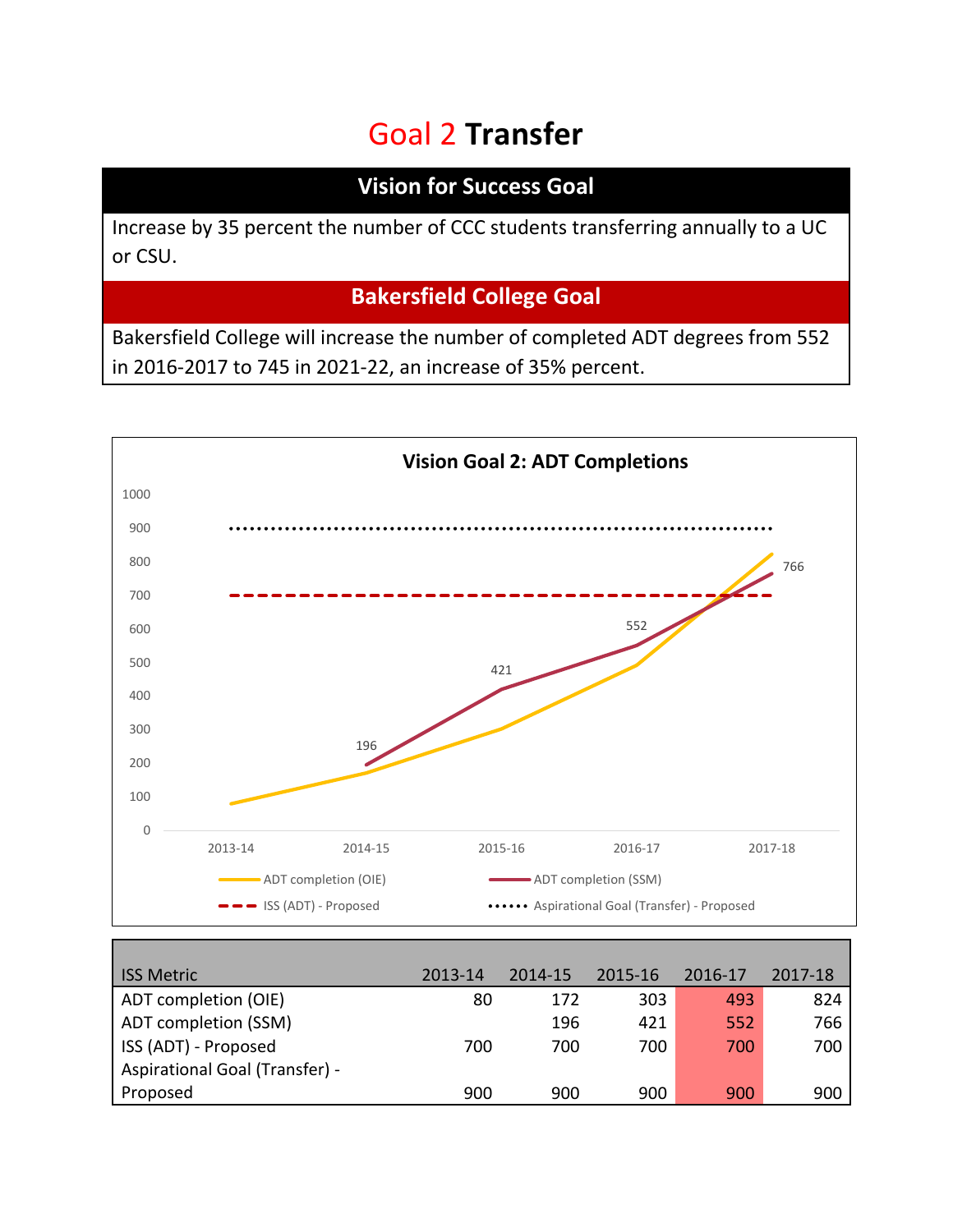|       | <b>BC Strategic Initiatives supporting this goal</b>                     |  |  |  |  |  |  |
|-------|--------------------------------------------------------------------------|--|--|--|--|--|--|
| 1.1   | Establish introductory pathways courses for the majority of the pathways |  |  |  |  |  |  |
| $1.2$ | Implement scheduling software for instructional spaces                   |  |  |  |  |  |  |
| 1.11  | Expand academic support services for inmate scholars                     |  |  |  |  |  |  |
|       | Develop MOU with transfer Partner CSUB to establish agreement for        |  |  |  |  |  |  |
| 2.17  | faculty at the two institutions to develop four year templates           |  |  |  |  |  |  |
| 2.18  | Increase student exposure to the top transfer institutions by pathway    |  |  |  |  |  |  |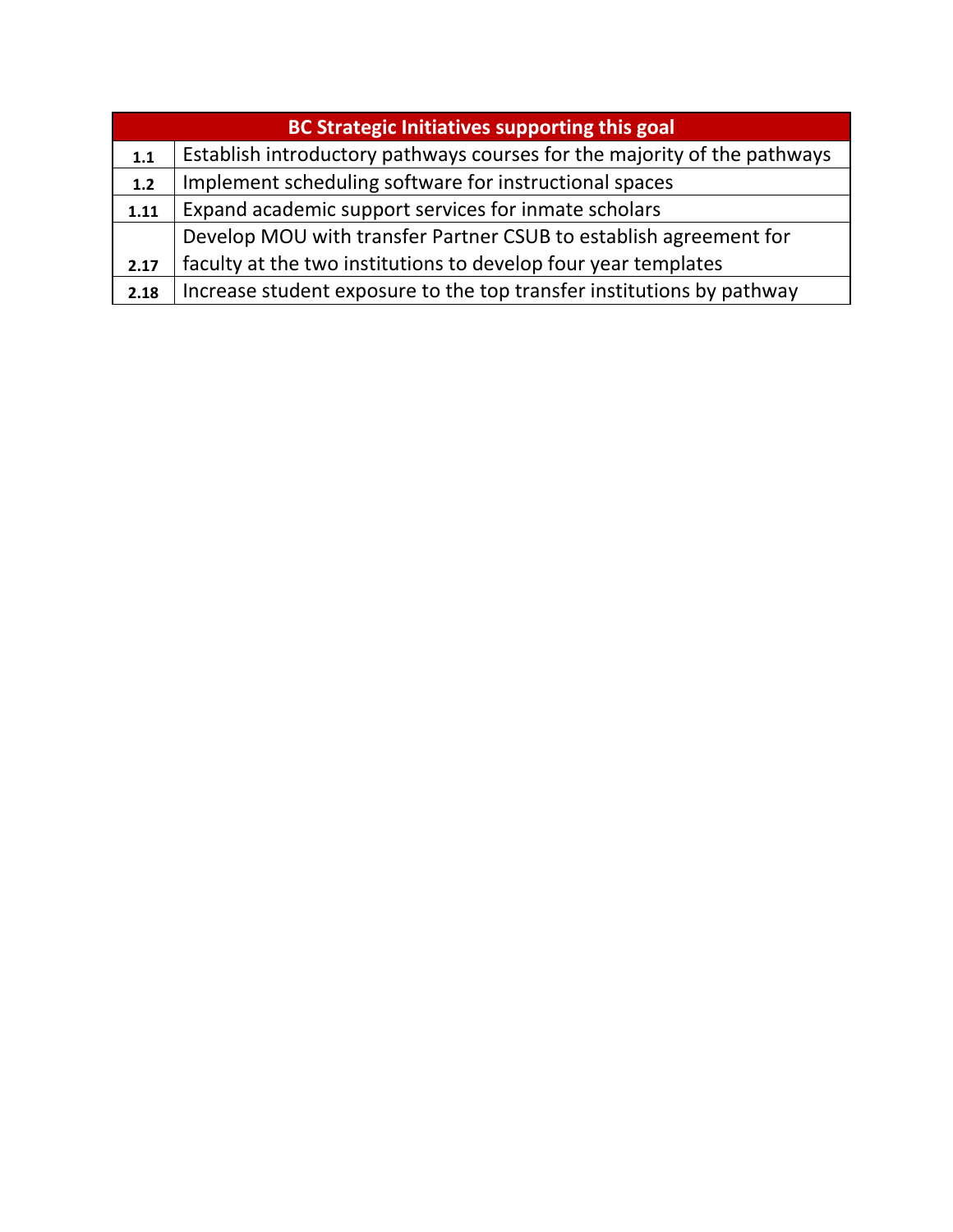# Goal 3 **Unit Accumulation**

### **Vision for Success Goal**

Decrease the average number of units accumulated by CCC students earning associate's degrees, from approximately 87 total units (the most recent systemwide average) to 79 total units--the average among the quintile of colleges showing the strongest performance on this measure.

#### **Bakersfield College Goal**

Bakersfield College will decrease the average units earned per completed associate degree from 92 in 2016-2017 to 84 in 2021-22, a decrease of 9 percent.

## **Units at Degree Award**

|  | 2014-15   2015-16   2016-17   2017-18   ISS |  | Aspirational |  |
|--|---------------------------------------------|--|--------------|--|
|  |                                             |  |              |  |

|       | <b>BC Strategic Initiatives supporting this goal</b>                    |
|-------|-------------------------------------------------------------------------|
| $1.2$ | Implement scheduling software for instructional spaces                  |
| 2.4   | Increase the number of students participating in summer Bridge by 15%   |
|       | Increase number of first time students who have a comprehensive         |
| 2.5   | education plan by the end of their first primary term by 15%            |
|       | Increase number of first time students who have an abbreviated          |
| 2.6   | education plan prior to their first primary term by 15%                 |
|       | Increase the percentage of first time students who attempt 15 units     |
| 2.10  | during their first semester (use ISS to get numerical goal)             |
|       | Increase the % of first time students who attempt 30 units during their |
| 2.11  | first year (use ISS to get numerical goal)                              |
|       | Increase the % of first time students who take 9 core pathway units in  |
| 2.12  | their first year (use ISS to get numerical goal)                        |
|       | Increase the number of current/returning students who have an approved  |
|       | comprehensive education al plan in their degree system (Degree Works or |
|       | Starfish) by 15%.                                                       |
| 2.13  |                                                                         |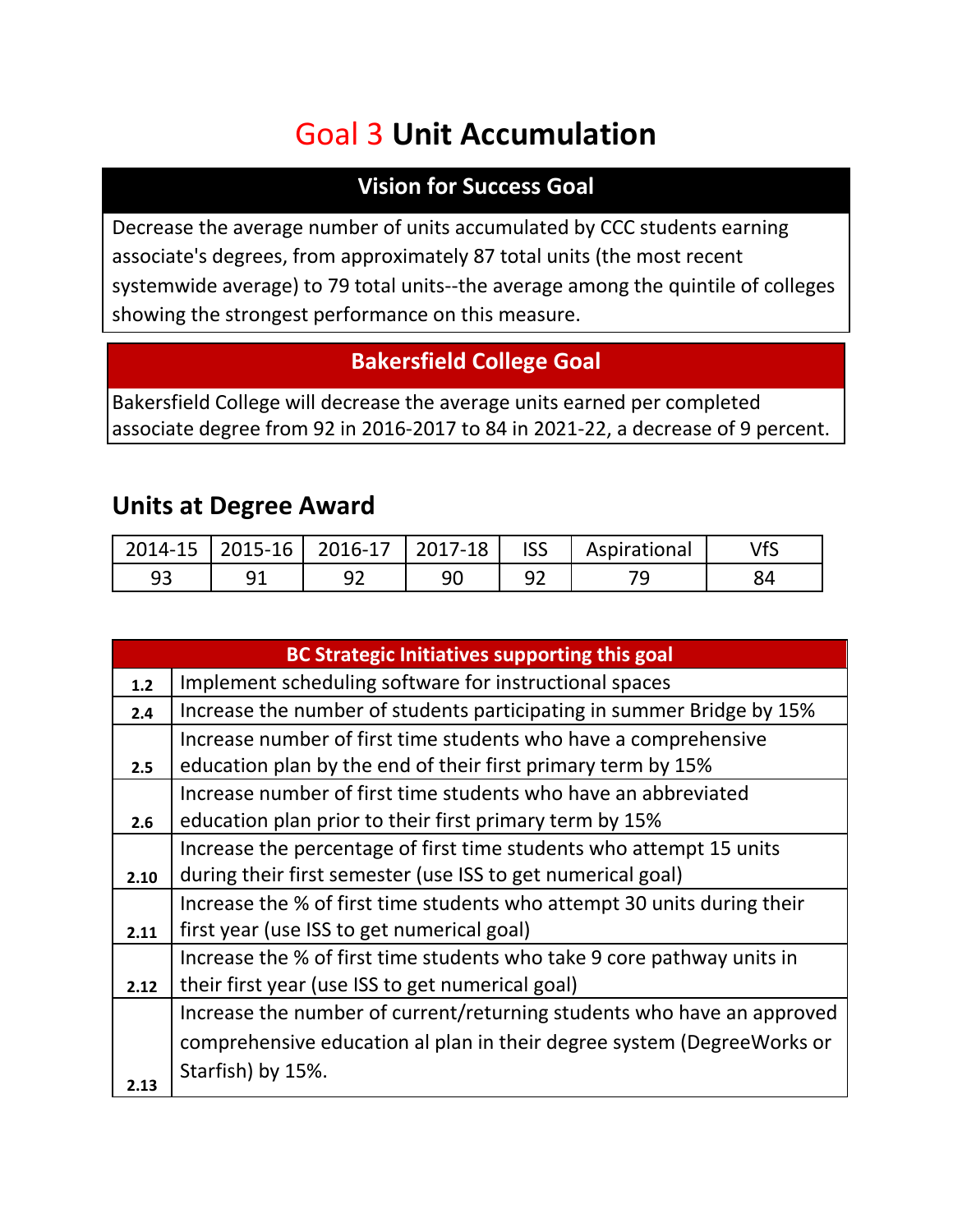# Goal 4 **Workforce**

#### **Vision for Success Goal**

Increase the percent of exiting CTE students who report being employed in their field of study, from the most recent statewide average of 60 percent to an improved rate of 69 percent--the average among the quintile of colleges showing the strongest performance on this measure.

### **Bakersfield College Goal**

Bakersfield College will increase the percent of exiting CTE students who report being employed in their field of study from 66% percent in 2014-2015 to 69% percent in 2021-22, an increase of 3 percent.

#### **Employed in Field of Study**

| $2014 - 15$ | 2015-16 | $\vert$ 2016-17   2017-18   ISS |     | Aspirational |     |
|-------------|---------|---------------------------------|-----|--------------|-----|
| 66%         | 70%     |                                 | 66% | '5%          | 69% |

*Baseline year is 2014-2015 for Employment in Field.*

| <b>BC Strategic Initiatives supporting this goal</b>          |                                                              |  |  |  |  |  |  |
|---------------------------------------------------------------|--------------------------------------------------------------|--|--|--|--|--|--|
| Increase the number of programs that participate in placement |                                                              |  |  |  |  |  |  |
| 1.4                                                           | of student interns by 3                                      |  |  |  |  |  |  |
|                                                               | Increase the number of approved work experience courses by 3 |  |  |  |  |  |  |
| 1.5                                                           | new programs                                                 |  |  |  |  |  |  |
| 1.7                                                           | Increase the number of apprenticeships                       |  |  |  |  |  |  |
| 2.16                                                          | Increase Baccalaureate of Science completions                |  |  |  |  |  |  |
| 4.11                                                          | Increase job development services outside main campus.       |  |  |  |  |  |  |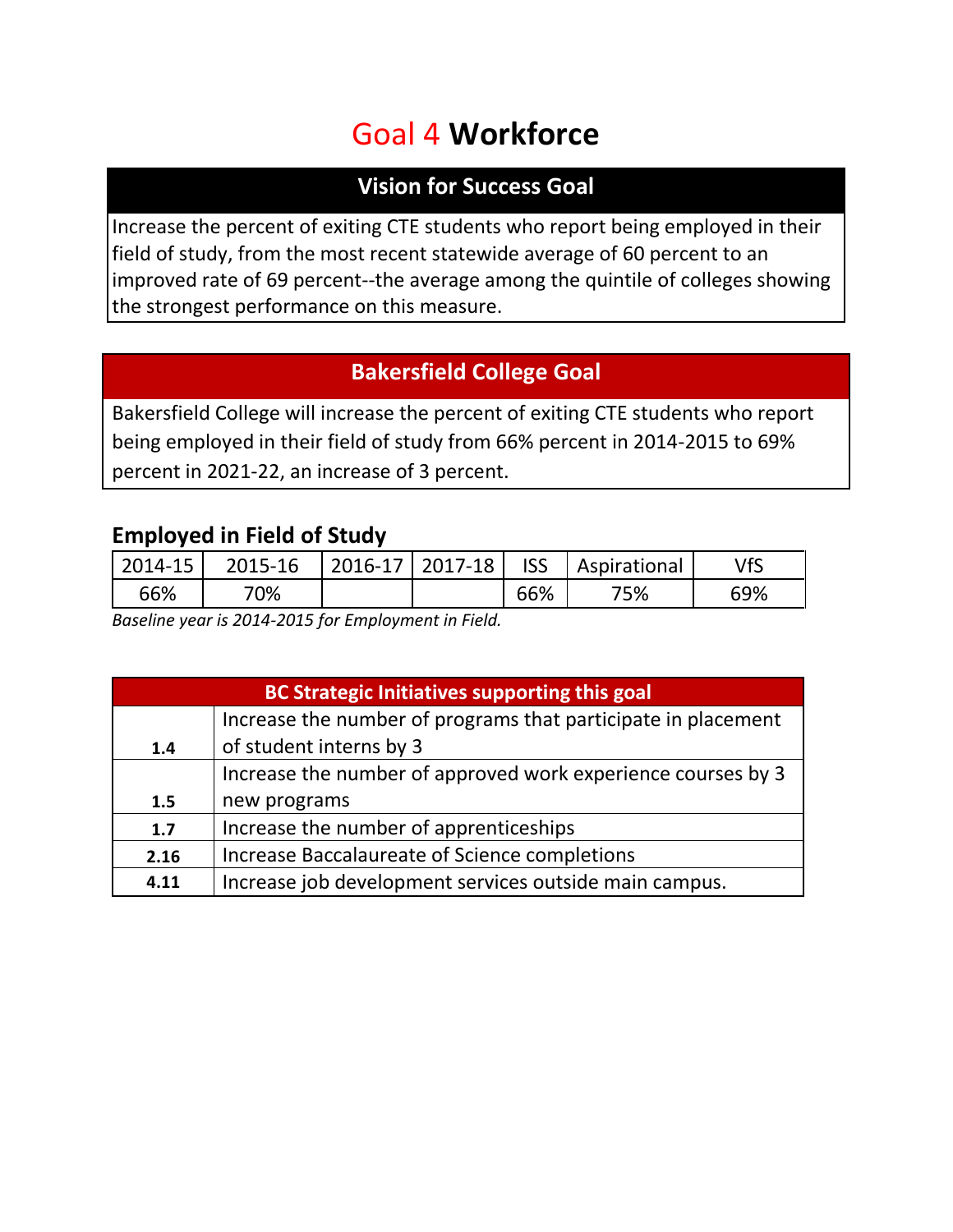# Goal 5 **Equity**

### **Vision for Success Goal**

Reduce equity gaps across all of the above measures through faster improvements among traditionally underrepresented student groups, with the goal of cutting achievement gaps by 40 percent within 5 years and fully closing those achievement gaps for good within 10 years.

|                                  |               |           | Enrollment in |      |
|----------------------------------|---------------|-----------|---------------|------|
|                                  | Goal to close | 2016-2017 | current and   |      |
| DI Group                         | gap by 40%    | baseline  | previous year | PI   |
| Not Economically                 |               |           |               |      |
| Disadvantaged                    | 199           | 172       | 15370         | 0.72 |
|                                  |               |           |               |      |
| <b>Black or African American</b> | 21            | 14        | 1878          | 0.48 |
| Native Hawaiian or other         |               |           |               |      |
| Pacific Islander                 | 1             | 0         | 54            | 0.00 |
|                                  |               |           |               |      |
| Some other race                  | 5             | 792<br>0  |               | 0.00 |
|                                  |               |           |               | 0.74 |
| Foster Youth                     | 11            |           | 9<br>783      |      |
|                                  |               |           |               |      |
| Male<br>244                      |               | 220       | 17809         | 0.79 |
|                                  |               |           |               |      |
| LGBT                             | 4             | 1         | 440           | 0.15 |

#### Goal 1 Completion For Disproportionately Impacted Groups

#### **Completion Goal Statements**

Among not economically disadvantaged students, the number of completed associate degrees will increase from 172 in 2016-2017 to 199 in 2021-22, an increase of 16%.

Among Black or African American students, the number of completed associate degrees will increase from 14 in 2016-2017 to 21 in 2021-22, an increase of 50%.

Among Native Hawaiian or other Pacific Islander students, the number of completed associate degrees will increase from 0 in 2016-2017 to 1 in 2021-22.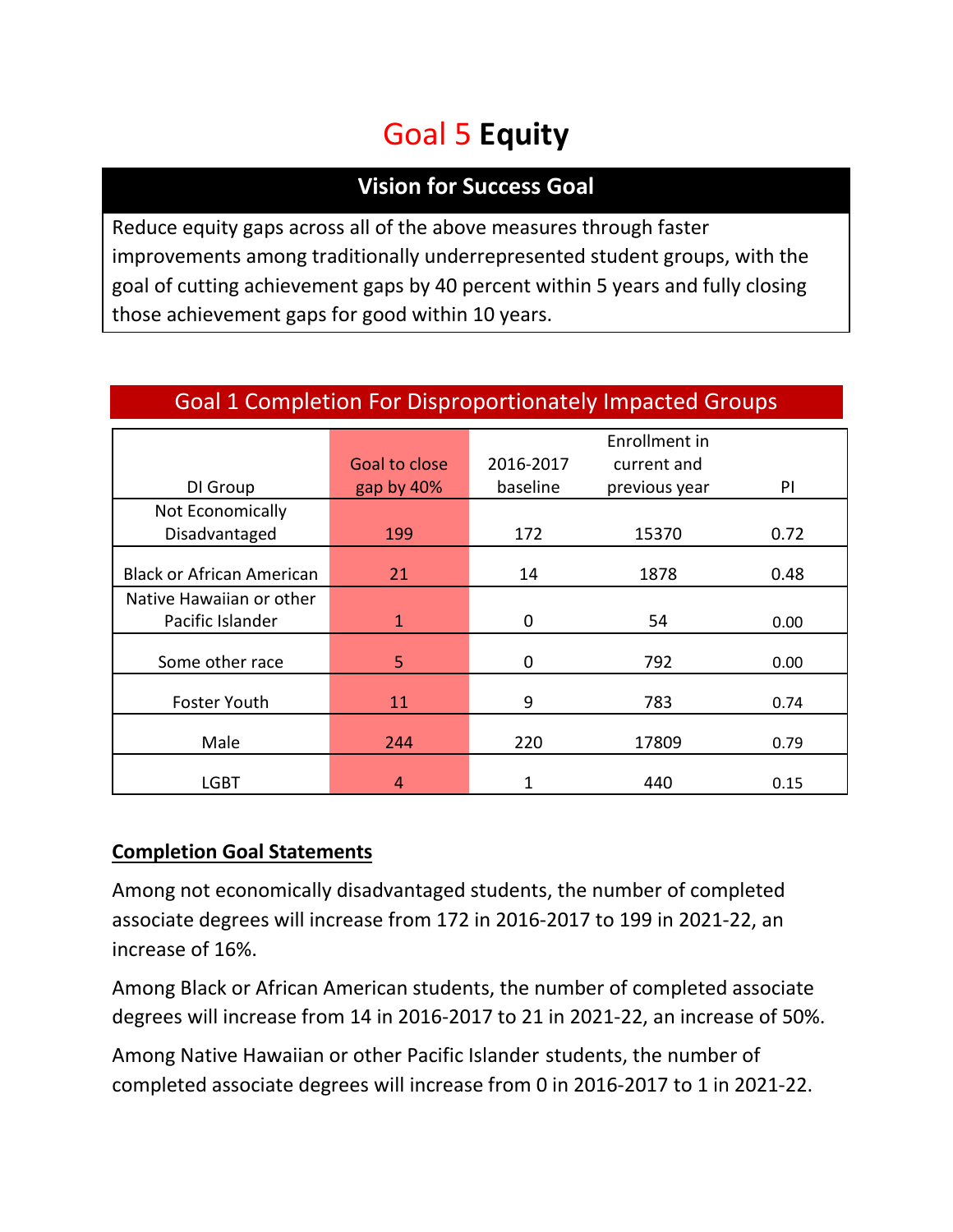Among some other race students, the number of completed associate degrees will increase from 0 in 2016-2017 to 5 in 2021-22.

Among foster youth students, the number of completed associate degrees will increase from 9 in 2016-2017 to 11 in 2021-22, an increase of 22%.

Among male students, the number of completed associate degrees will increase from 220 in 2016-2017 to 244 in 2021-22, an increase of 11%.

Among LGBT students, the number of completed associate degrees will increase from 1 in 2016-2017 to 4 in 2021-22, an increase of 400%.

|                                  |                |                     | Enrollment in |       |
|----------------------------------|----------------|---------------------|---------------|-------|
|                                  | Goal to close  | 2016-2017           | current and   |       |
| DI Group                         | gap by 40%     | baseline            | previous year | PI    |
| Not Economically                 |                |                     |               |       |
| Disadvantaged                    | 175            | 147                 | 15370         | 0.68  |
| American Indian or Alaska        |                |                     |               |       |
| <b>Native</b>                    | $\overline{2}$ | $\mathbf{1}$<br>150 |               | 0.48  |
|                                  |                |                     |               |       |
| <b>Black or African American</b> | 20             | 15                  | 1878          | 0.57  |
| More than one race               | 15             | 13<br>1274          |               | 0.73  |
|                                  |                |                     |               |       |
| Some other race                  | 5              | $\mathbf 0$         | 792           | 0.00  |
|                                  |                |                     |               |       |
| <b>LGBT</b>                      | $\overline{4}$ | 1                   | 440           | 0.160 |
|                                  |                |                     |               |       |
| Veteran                          | 10             | 7                   | 877           | 0.570 |

#### Goal 2 Transfer For Disproportionately Impacted Groups

#### **Completion Goal Statements**

Among not economically disadvantaged students, the number of completed ADT degrees will increase from 147 in 2016-2017 to 175 in 2021-22, an increase of 19 percent.

Among American Indian or Alaska Native students, the number of completed ADT degrees will increase from 1 in 2016-2017 to 2 in 2021-22, an increase of 200 percent.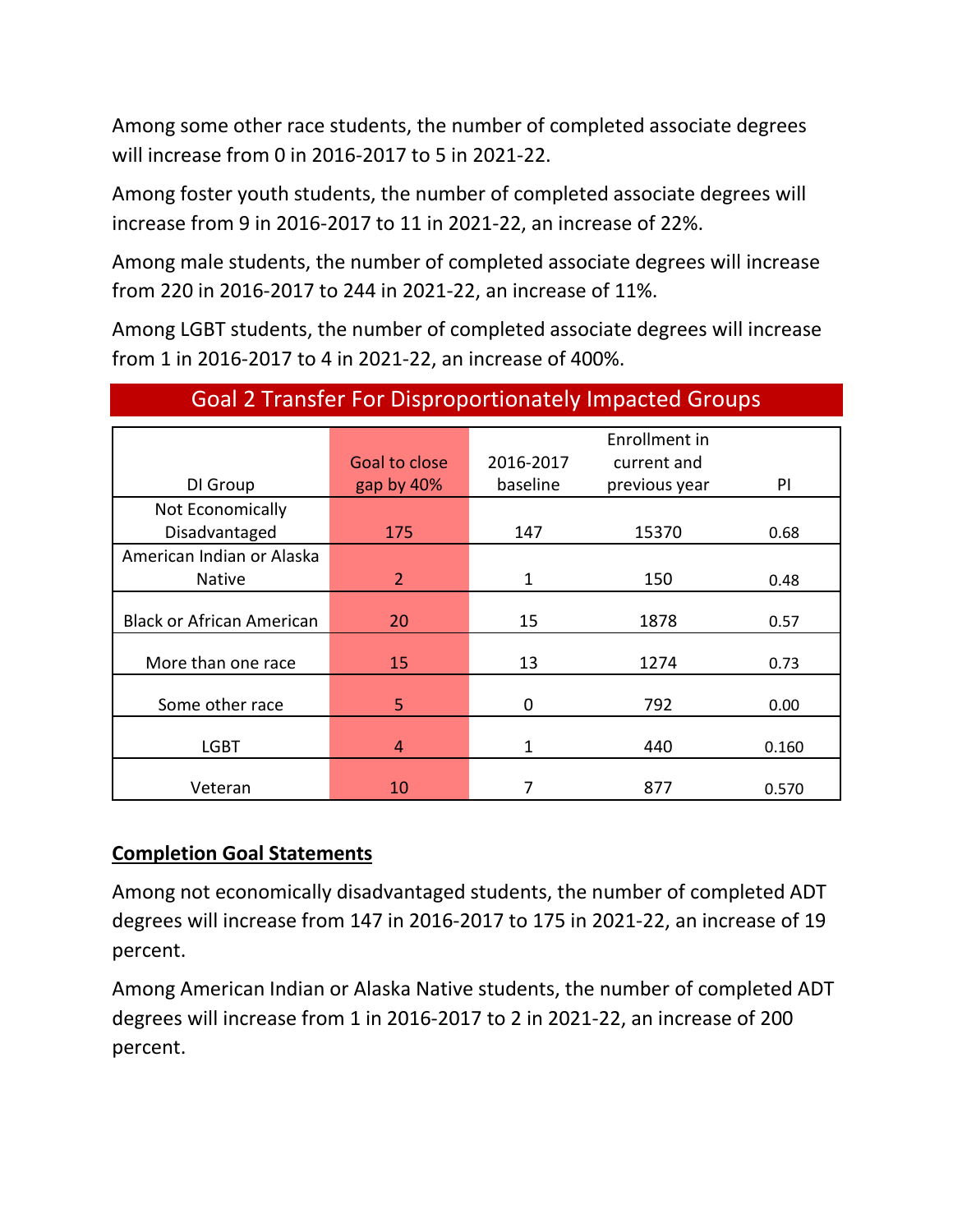Among Black or African American students, the number of completed ADT degrees will increase from 15 in 2016-2017 to 20 in 2021-22, an increase of 33 percent.

Among more than one race students, the number of completed ADT degrees will increase from 13 in 2016-2017 to 15 in 2021-22, an increase of 15 percent.

Among some other race students, the number of completed ADT degrees will increase from 0 in 2016-2017 to 5 in 2021-22.

Among LGBT students, the number of completed ADT degrees will increase from 1 in 2016-2017 to 4 in 2021-22, an increase of 400 percent.

Among veteran students, the number of completed ADT degrees will increase from 7 in 2016-2017 to 10 in 2021-22, an increase of 43 percent.

|      | <b>BC Strategic Initiatives supporting this goal</b>                             |  |  |  |  |  |  |
|------|----------------------------------------------------------------------------------|--|--|--|--|--|--|
|      | Increase entry level tech instruction for all students to help them navigate the |  |  |  |  |  |  |
| 1.10 | landscape of tools on campus                                                     |  |  |  |  |  |  |
| 1.11 | Expand academic support services for inmate scholars                             |  |  |  |  |  |  |
| 1.12 | Establish and expand student support services in rural communities               |  |  |  |  |  |  |
| 1.13 | Establish and expand support services in satellite sites                         |  |  |  |  |  |  |
|      | Expand dual enrollment in additional KHSD high schools                           |  |  |  |  |  |  |
| 2.1  | (Note: VfS Metrics do not currently include high school students)                |  |  |  |  |  |  |
| 2.4  | Increase the number of students participating in summer Bridge by 15%            |  |  |  |  |  |  |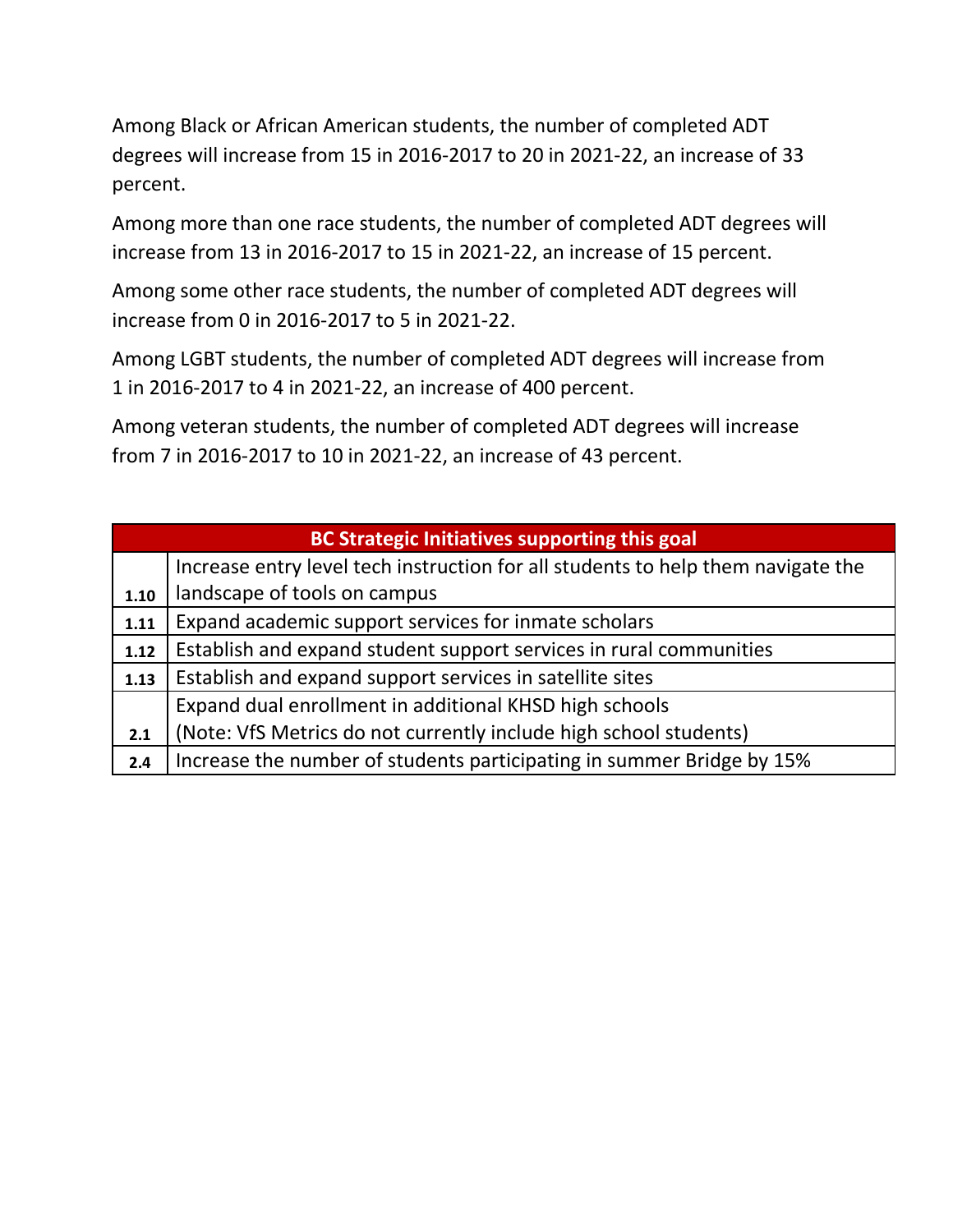# Bakersfield College Institution-Set Standards: Update History

|                                     | <b>ISS Metric</b>                                       | <b>Source</b> | 2014 <sup>1</sup> | 2015 | 2016             | 2017 | 2018            | <b>ISS</b> | <b>Goal</b>         |
|-------------------------------------|---------------------------------------------------------|---------------|-------------------|------|------------------|------|-----------------|------------|---------------------|
|                                     | <b>Course Completion</b>                                | Data Mart     | 69%               | 69%  | 69%              | 70%  | 69%             | 69%        | 72%                 |
| <b>Success Rates</b><br>Fall Course | <b>Online Success</b>                                   | Data Mart     | 52%               | 56%  | 59%              | 63%  | 62%             | 57%        | 67%                 |
|                                     | <b>CTE Success</b>                                      | Data Mart     | 73%               | 75%  | 77%              | 78%  | 78%             | 76%        | 80                  |
|                                     | <b>Basic Skills Success</b>                             | Data Mart     | 62%               | 55%  | 55%              | 54%  | 52%             | 55%        | 60%                 |
|                                     | <b>Transfer level English</b><br>Achievement Year 1     | <b>ESS</b>    | $--$              | 17%  | 16%              | 22%  | 24%             | 17%        | 40%                 |
| Milestones                          | <b>Transfer level Math</b><br>Achievement Year 1        | <b>ESS</b>    |                   | 10%  | 13%              | 12%  | 14%             | 12%        | 20%                 |
|                                     | <b>Transfer level Math and</b><br>English Achievmnt. Y1 | <b>ESS</b>    |                   | 5%   | 7%               | 8%   | 9%              | 7%         | 15%                 |
|                                     | Associate's completion                                  | <b>OIE</b>    | 1026              | 966  | 1236             | 1293 | 1633            | 1108       | 1200<br>(VFS: 1552) |
|                                     | Certificate completion                                  | <b>OIE</b>    | 298               | 299  | 384              | 327  | 1361            | 316        | 400                 |
|                                     | Bachelor's completion                                   | <b>OIE</b>    | $ -$              | $-$  |                  | $-$  | 7               | 7          | 20                  |
| Outcomes                            | <b>Transfer Counts</b>                                  | <b>KCCD</b>   | 975               | 1132 | 1052             | 1181 |                 | 850        | 1200                |
|                                     | <b>ADT</b> completion                                   | <b>SSM</b>    |                   | 196  | $\overline{421}$ | 552  | 760             | <b>700</b> | 900<br>(VFS:745)    |
|                                     | Units at degree award                                   | <b>SSM</b>    |                   | 93   | 91               | 92   | 90 <sub>o</sub> | 91         | 82<br>(VFS:84)      |
|                                     | <b>NCLEX - RN</b>                                       | <b>Board</b>  | 91%               | 91%  | 92%              | 91%  | 98%             | 85%        | 95%                 |
| Licensing Pass<br>Rates             | <b>LVN</b> Licensed<br><b>Vocational Nursing</b>        | <b>Board</b>  | 100%              | 50%  | 89%              |      |                 | 85%        | 95%                 |
|                                     | <b>CNA</b>                                              | Board         | 90%               | 93%  |                  |      |                 | 50%        | 95%                 |
|                                     | Radiologic Technology                                   | <b>Board</b>  | 91%               | 94%  | 85%              | 91%  |                 | 85%        | 95%                 |
|                                     | Paramedic                                               | <b>Board</b>  | 100%              | 94%  | 92%              |      |                 | 85%        | 100%                |

 $\overline{a}$ 

<sup>&</sup>lt;sup>1</sup> The year shown refers to the fall term for the fall metrics and to the spring term (e.g., 2012-2013) of the academic year for the annual metrics.